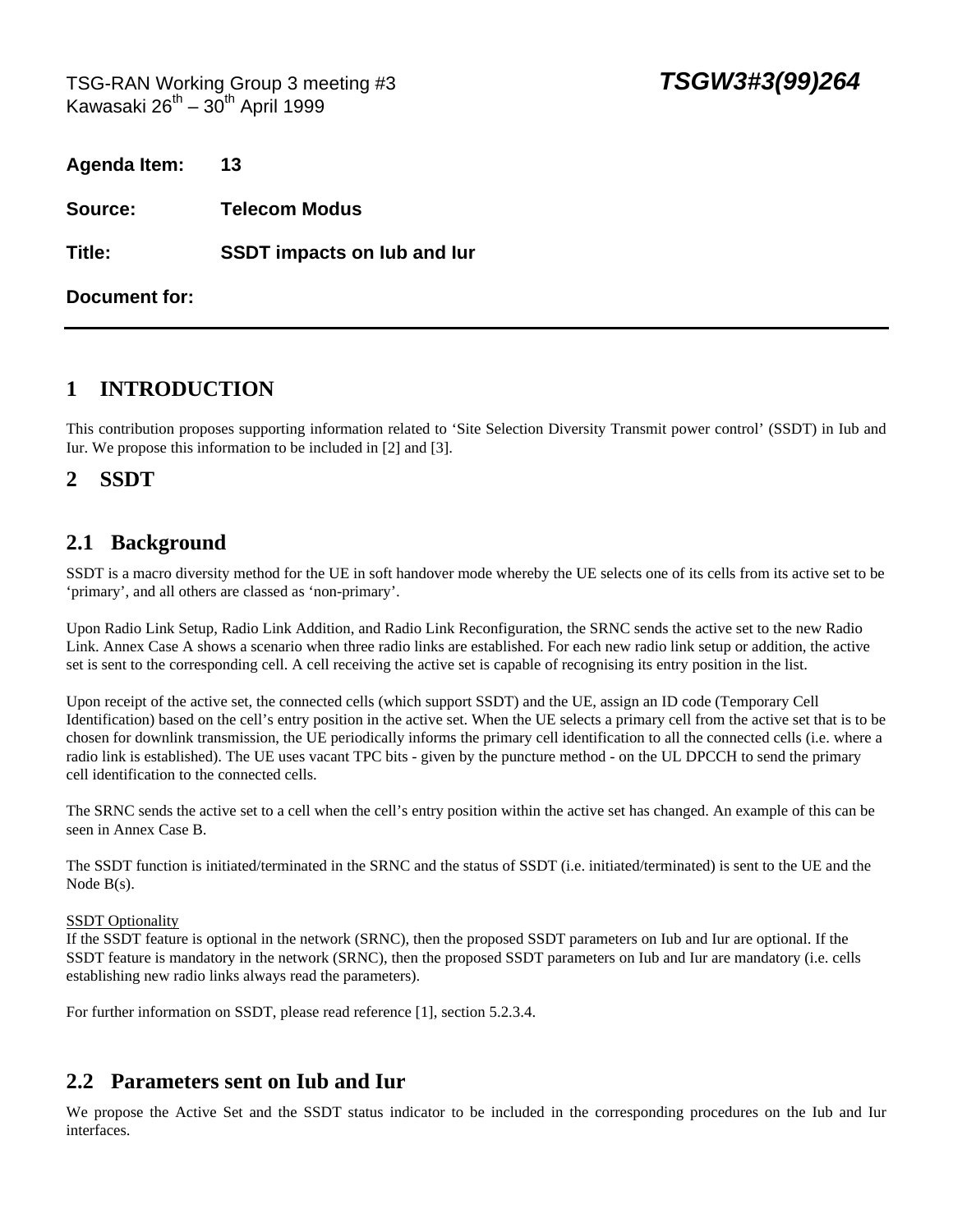# **3 PROPOSED CHANGES**

We propose:

#### **Iub interface (proposal of changes in [2]):**

• The current procedures 9.2.2.1.7 Radio Link Setup, 9.2.2.2.1 Radio Link Addition, and 9.2.2.2.2 Radio Link Reconfiguration in [2] contain bullets of information. We propose this to include the Active Set and the 'SSDT' initiation/termination indicator.

#### **Iur interface (proposal of changes in [3]):**

• The current procedures 9.2.2.1 Radio Link Setup, 9.2.2.2 Radio Link Addition and 9.2.2.4 Radio Link Reconfiguration (Synchronised) in [3] contain bullets of information. We propose this to include the Active Set and the 'SSDT' initiation/termination indicator.

### **4 REFERENCES**

- [1] 3GPP RAN S1.14, Physical layer Procedures, ver. 0.0.1
- [2] Merged Description of Iub Interface, ver. 0.0.2
- [3] Merged Description of Iur Interface, ver. 0.0.2

# **5 ANNEX**

**Case A**: Upon Radio Link Setup or Radio Link Addition the SRNC sends the Active Set to all connected cells which establish a new radio link. Table 1 is an example of a table attributed to each connected cell (table maintained in the Node B(s) and UE).



| Cell ID | Position within<br><b>Active Set</b> | <b>Temporary Cell</b><br>ID |
|---------|--------------------------------------|-----------------------------|
|         |                                      |                             |
| 100     | first                                | 11111111                    |
| 101     | second                               | 11110000                    |
| 102     | third                                | 00001111                    |

Table 1: SSDT table held within Node B (per cell) and UE, at Radio Link Setup/Addition